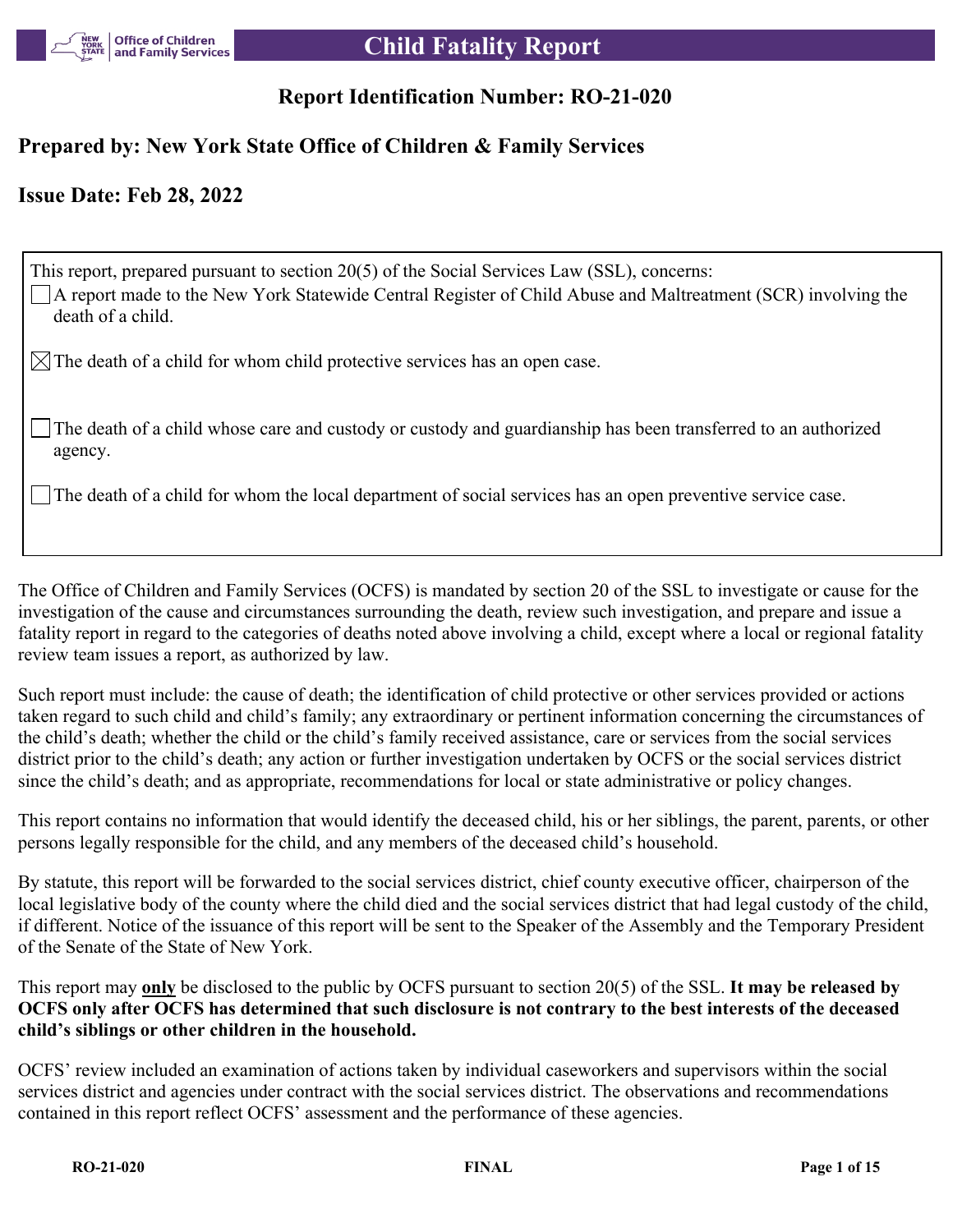

# **Abbreviations**

| <b>Relationships</b>                                 |                                                                       |                                       |  |  |  |
|------------------------------------------------------|-----------------------------------------------------------------------|---------------------------------------|--|--|--|
| <b>BM-Biological Mother</b>                          | SM-Subject Mother                                                     | SC-Subject Child                      |  |  |  |
| <b>BF-Biological Father</b>                          | SF-Subject Father                                                     | OC-Other Child                        |  |  |  |
| MGM-Maternal Grand Mother                            | <b>MGF-Maternal Grand Father</b>                                      | FF-Foster Father                      |  |  |  |
| PGM-Paternal Grand Mother                            | <b>PGF-Paternal Grand Father</b>                                      | DCP-Day Care Provider                 |  |  |  |
| MGGM-Maternal Great Grand Mother                     | MGGF-Maternal Great Grand Father                                      | PGGF-Paternal Great Grand Father      |  |  |  |
| PGGM-Paternal Great Grand Mother                     | MA/MU-Maternal Aunt/Maternal Uncle PA/PU-Paternal Aunt/Paternal Uncle |                                       |  |  |  |
| <b>FM-Foster Mother</b>                              | <b>SS-Surviving Sibling</b>                                           | <b>PS-Parent Sub</b>                  |  |  |  |
| CH/CHN-Child/Children                                | <b>OA-Other Adult</b>                                                 |                                       |  |  |  |
|                                                      | Contacts                                                              |                                       |  |  |  |
| <b>LE-Law Enforcement</b>                            | <b>CW-Case Worker</b>                                                 | CP-Case Planner                       |  |  |  |
| Dr.-Doctor                                           | ME-Medical Examiner                                                   | <b>EMS-Emergency Medical Services</b> |  |  |  |
| DC-Day Care                                          | FD-Fire Department                                                    | <b>BM-Biological Mother</b>           |  |  |  |
| <b>CPS-Child Protective Services</b>                 |                                                                       |                                       |  |  |  |
|                                                      | <b>Allegations</b>                                                    |                                       |  |  |  |
| <b>FX-Fractures</b>                                  | <b>II-Internal Injuries</b>                                           | L/B/W-Lacerations/Bruises/Welts       |  |  |  |
| S/D/S-Swelling/Dislocation/Sprains                   | C/T/S-Choking/Twisting/Shaking                                        | B/S-Burns/Scalding                    |  |  |  |
| P/Nx-Poisoning/ Noxious Substance                    | <b>XCP-Excessive Corporal Punishment</b>                              | PD/AM-Parent's Drug Alcohol Misuse    |  |  |  |
| CD/A-Child's Drug/Alcohol Use                        | <b>LMC-Lack of Medical Care</b>                                       | <b>EdN-Educational Neglect</b>        |  |  |  |
| <b>EN-Emotional Neglect</b>                          | <b>SA-Sexual Abuse</b>                                                | M/FTTH-Malnutrition/Failure-to-thrive |  |  |  |
| IF/C/S-Inadequate Food/ Clothing/<br>Shelter         | <b>IG-Inadequate Guardianship</b>                                     | LS-Lack of Supervision                |  |  |  |
| Ab-Abandonment                                       | OTH/COI-Other                                                         |                                       |  |  |  |
|                                                      | <b>Miscellaneous</b>                                                  |                                       |  |  |  |
| <b>IND-Indicated</b>                                 | UNF-Unfounded                                                         | SO-Sexual Offender                    |  |  |  |
| Sub-Substantiated                                    | Unsub-Unsubstantiated                                                 | <b>DV-Domestic Violence</b>           |  |  |  |
| LDSS-Local Department of Social                      | <b>ACS-Administration for Children's</b>                              | NYPD-New York City Police             |  |  |  |
| Service                                              | Services                                                              | Department                            |  |  |  |
| PPRS-Purchased Preventive<br>Rehabilitative Services | TANF-Temporary Assistance to Needy<br>Families                        | FC-Foster Care                        |  |  |  |
| MH-Mental Health                                     | <b>ER-Emergency Room</b>                                              | <b>COS-Court Ordered Services</b>     |  |  |  |
| <b>OP-Order of Protection</b>                        | <b>RAP-Risk Assessment Profile</b>                                    | FASP-Family Assessment Plan           |  |  |  |
| <b>FAR-Family Assessment Response</b>                | Hx-History                                                            | Tx-Treatment                          |  |  |  |
| <b>CAC-Child Advocacy Center</b>                     | PIP-Program Improvement Plan                                          | yo-year(s) old                        |  |  |  |
| <b>CPR-Cardiopulmonary Resuscitation</b>             | ASTO-Allowing Sex Abuse to Occur                                      |                                       |  |  |  |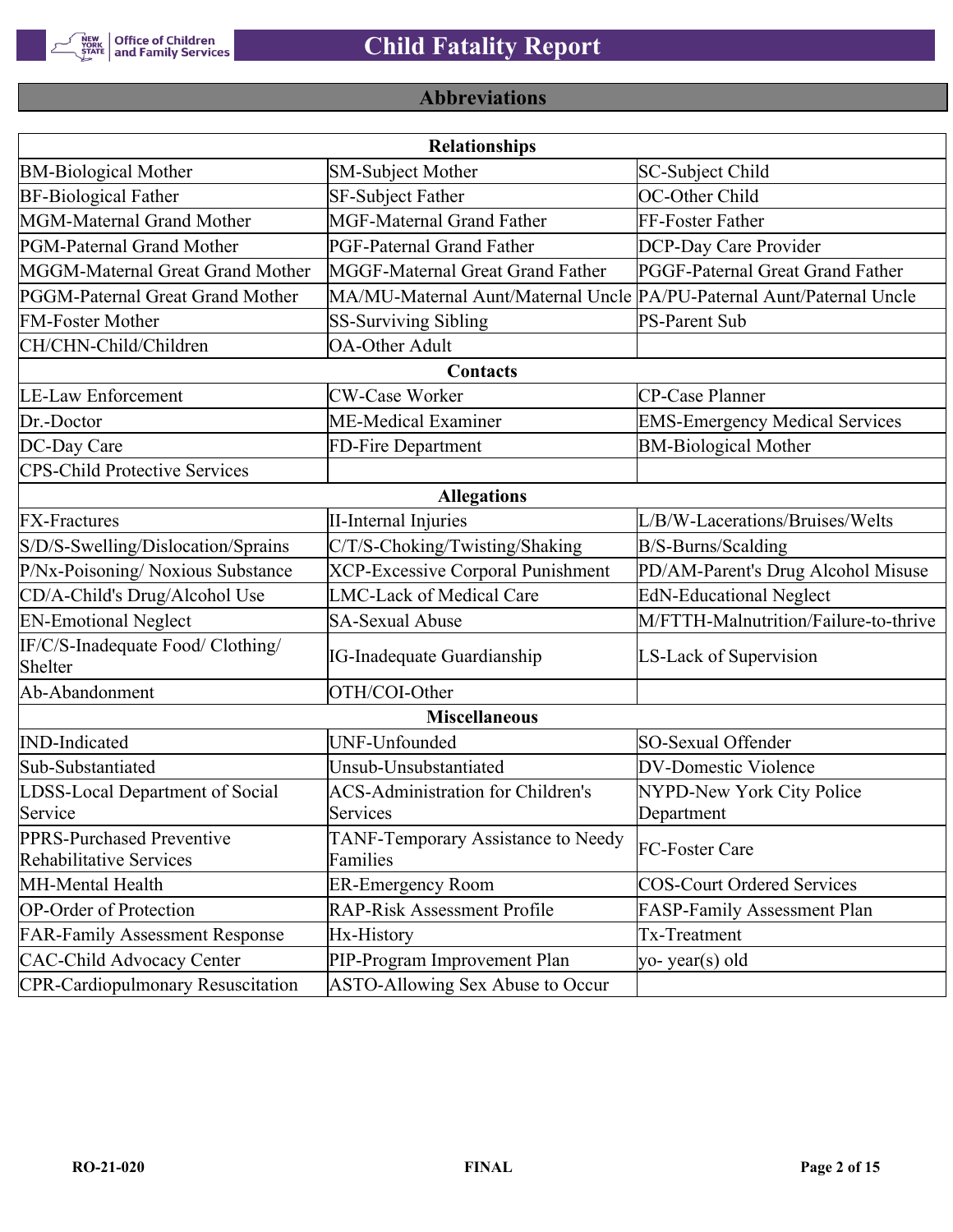

# **Case Information**

**Report Type:** Child Deceased **Jurisdiction:** Chemung **Date of Death:** 07/02/2021

**Age:** 0 day(s) **Gender:** Male **Initial Date OCFS Notified:** 09/07/2021

**Presenting Information**

On 7/3/21, Chemung County Department of Social Services (CCDSS) learned of the death of the 1-day-old infant subject child that occurred on 7/2/21. There was an open investigation at the time of the child's death regarding concerns for the care and well-being of the 17-year-old sibling. On 9/7/21, CCDSS completed the 7065 Agency Reporting Form.

#### **Executive Summary**

On 7/3/21, CCDSS was notified by the hospital the subject child passed away on 7/2/21 having never left the hospital. CCDSS had an open CPS investigation at the time, which was initiated on 4/23/21. The CPS report alleged there was no plan for the care of the 17-year-old sibling as his father was incarcerated and the mother kicked him out of her home. There was a 14-year-old sibling residing in the home with the mother. The father of the siblings was incarcerated. The father of the subject child was involved with the mother but reportedly did not reside in the home and was uncooperative with CCDSS.

The subject child had multiple diagnoses, including extreme prematurity. The mother did not receive prenatal care and went into labor at 22 weeks and 3 days. The mother reported she had been experiencing abdominal pain for weeks leading up to the birth and experienced a spontaneous gush of membrane at 5:30AM on 7/2/21.

Due to the circumstances surrounding the subject child's death, an autopsy was not performed, and a law enforcement investigation was not conducted. The death certificate was received and listed the cause of death as "prematurity at 22 weeks." Medical records revealed the mother gave birth at 22 weeks after receiving poor prenatal care. The mother was diagnosed with chorioamnionitis following the premature rupture of the placenta. The plan was for the medical team to proceed with induction of a chorio nonviable pregnancy. The mother was not agreeable to the plan and wanted everything done to assist the survival rate for the subject child. The subject child was born at 6:21PM and expired at approximately 6:30PM on the same date. The mother tested positive for amphetamines and buprenorphine at the hospital. The mother reported to medical personnel that she smoked marijuana several days prior and it had been "laced" with something.

CCDSS investigated the circumstances surrounding the subject child's death and determined his death was the result of his medical condition and not caused by abuse or maltreatment. The record reflected services related to bereavement and mental health counseling were provided to the mother following the death. The siblings were assessed and deemed safe in the care of the mother. There was no credible evidence the 17-year-old sibling's needs were not being met by the mother and there was no validity to the claim that he had been kicked out of her home. CCDSS closed their investigation once case objectives were met. CCDSS determined Preventive Services were not appropriate as the mother historically refused to cooperate with the department. Community-based referrals were provided to the family and the mother was receptive to those resources.

#### **PIP Requirement**

CCDSS will submit a PIP to the Rochester Regional Office within 30 days of receipt of this report. The PIP will identify action(s) CCDSS has taken, or will take, to address the cited issue(s). For issues where a PIP is currently implemented, CCDSS will review the plan and revise as needed to address ongoing concerns.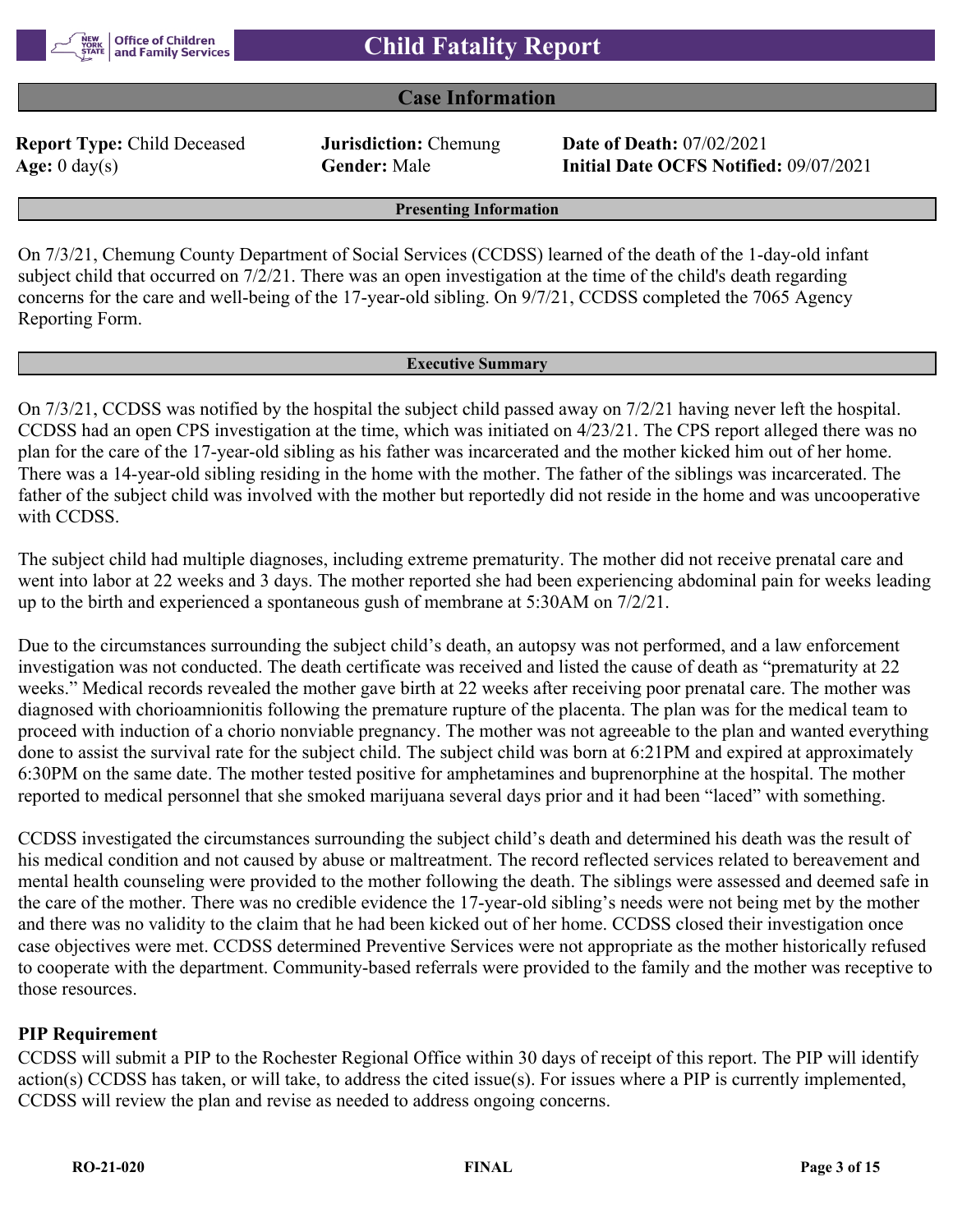

# **Findings Related to the CPS Investigation of the Fatality**

**Safety Assessment:**

| Was sufficient information gathered to make the decision recorded on the:<br>$\bullet$                                                                                      |                                                         |
|-----------------------------------------------------------------------------------------------------------------------------------------------------------------------------|---------------------------------------------------------|
| Safety assessment due at the time of determination?<br>$\circ$                                                                                                              | N/A                                                     |
| <b>Determination:</b>                                                                                                                                                       |                                                         |
| Was sufficient information gathered to make determination(s) for all allegations $N/A$<br>$\bullet$<br>as well as any others identified in the course of the investigation? |                                                         |
| Was the determination made by the district to unfound or indicate<br>$\bullet$<br>appropriate?                                                                              | N/A                                                     |
| <b>Explain:</b>                                                                                                                                                             |                                                         |
| This was not an SCR reported fatality. CCDSS determined there was no reasonable cause to suspect the death was a<br>result of abuse or maltreatment.                        |                                                         |
| Was the decision to close the case appropriate?                                                                                                                             | N/A                                                     |
| Was casework activity commensurate with appropriate and relevant statutory or<br>regulatory requirements?                                                                   | Yes                                                     |
| Was there sufficient documentation of supervisory consultation?                                                                                                             | Yes, the case record has<br>detail of the consultation. |

#### **Explain:**

CCDSS was informed of the death and spoke with familial and collateral contacts to obtain information about the fatality, and determined there was no reasonable cause to suspect the death was a result of abuse or maltreatment.

|  | <b>Required Actions Related to the Fatality</b> |  |  |
|--|-------------------------------------------------|--|--|
|  |                                                 |  |  |

Are there Required Actions related to the compliance issue(s)?  $\Box$  Yes  $\Box$  No

# **Fatality-Related Information and Investigative Activities**

**Incident Information Date of Death:** 07/02/2021 **Time of Death:** 06:50 PM (Approximate) **Time of fatal incident, if different than time of death:** Unknown **County where fatality incident occurred:** Chemung **Was 911 or local emergency number called?** No **Did EMS respond to the scene?** No At time of incident leading to death, had child used alcohol or drugs? No

**Child's activity at time of incident:**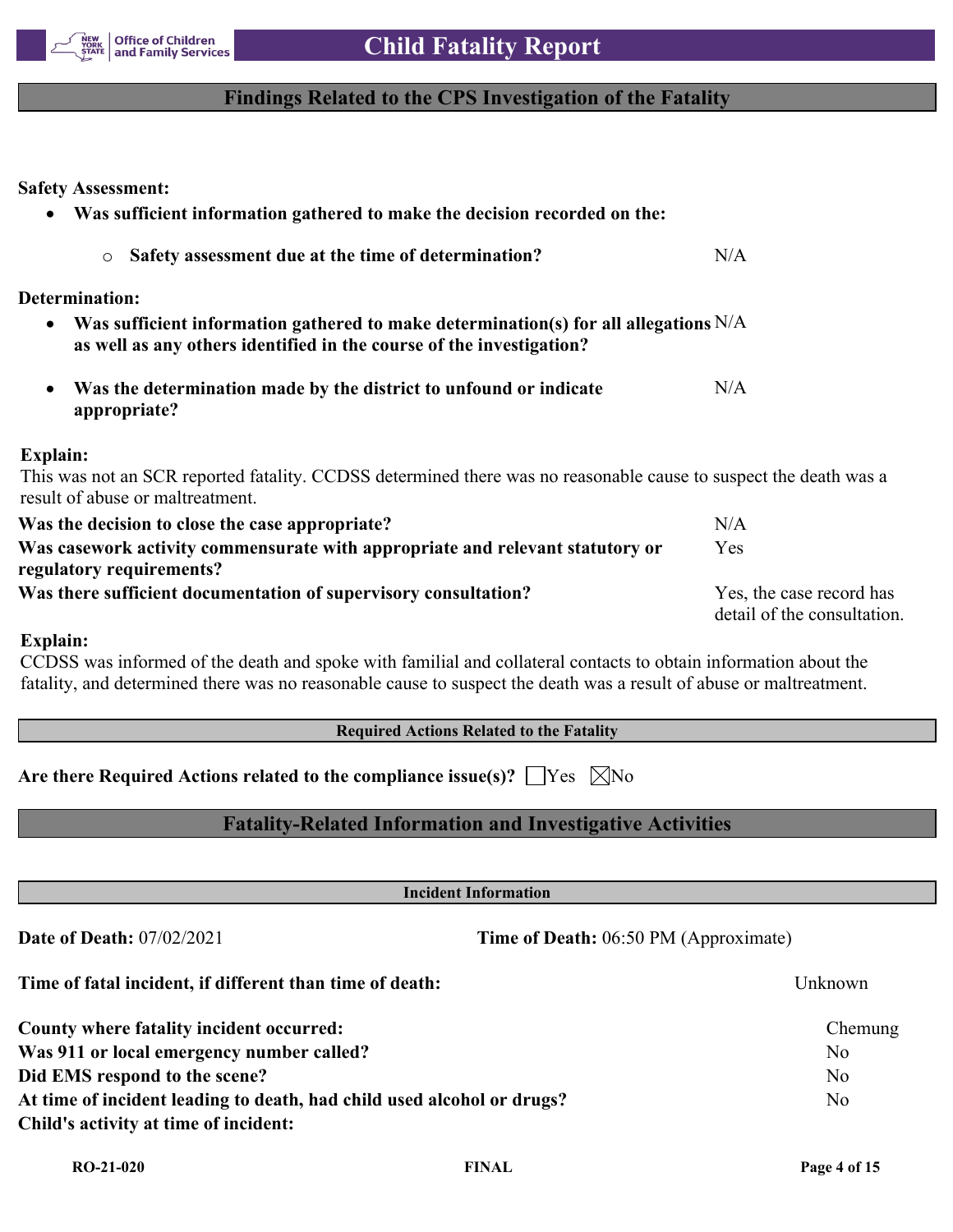| <b>Child Fatality Report</b> |
|------------------------------|
|------------------------------|

|                  | <b>NEW</b> Office of Children<br>STATE and Family Services |
|------------------|------------------------------------------------------------|
| $\vert$ Sleeping |                                                            |

| $\Box$ Sleeping | Working | $\vert$ Driving / |
|-----------------|---------|-------------------|
| $\Box$ Playing  | Eating  | Unknown           |

| $\Box$ Sleeping | Working | Driving / Vehicle occupant |
|-----------------|---------|----------------------------|
| Playing         | Eating  | Unknown                    |

 $\boxtimes$  Other: hospitalized

# **Did child have supervision at time of incident leading to death?** Yes

**At time of incident was supervisor impaired?** Not impaired.

# **At time of incident supervisor was:**

Distracted Absent

Asleep  $\boxtimes$  Other: **N/A, the infant died of medical complications.** 

# **Total number of deaths at incident event:**

**Children ages 0-18:** 1

**Adults:** 0

#### **Household Composition at time of Fatality**

| Household                  | <b>Relationship</b> | Role    | Gender | Age                    |
|----------------------------|---------------------|---------|--------|------------------------|
| Deceased Child's Household | Deceased Child      | No Role | Male   | $ 0 \text{ Day}(s) $   |
| Deceased Child's Household | Mother              | No Role | Female | $37$ Year(s)           |
| Deceased Child's Household | Sibling             | No Role | Male   | $17$ Year(s)           |
| Other Household 1          | Sibling             | No Role | Female | $ 14 \text{ Year}(s) $ |

#### **LDSS Response**

Within 72 hours of learning of the subject child's death, CCDSS notified the Rochester Regional Office via a phone call. The required 7065-Agency Reporting Form was completed and submitted on 9/7/21. CCDSS contacted hospital staff and learned the subject child died shortly after birth.

Through interviews with the mother, it was learned she left the hospital against medical advice after the subject child was pronounced deceased. The mother refused to discuss the subject child's birth and the concern for her illicit substance misuse during pregnancy. The mother was receptive to referrals for bereavement and mental health counseling but was uncooperative with further intervention from CCDSS.

CCDSS contacted collaterals, including hospital staff and relatives. Hospital records confirmed the subject child passed away due to prematurity and complications during birth and not due to abuse or maltreatment by the mother or father. CCDSS contacted the SCR in an attempt to make a hotline report regarding the child fatality. The record reflected the SCR determined the conditions surrounding the child's death were not deemed acceptable for a hotline report.

Throughout the investigation, CCDSS consulted with their legal department on separate occasions due to the parents' noncompliance, significant CPS history, and ongoing concerns for the siblings. After the legal consultation it was determined the department did not have enough evidence for legal intervention. CCDSS offered community-based services to the family and closed the investigation that was open at the time of the death, finding no credible evidence to substantiate the allegations.

## **Official Manner and Cause of Death**

# **Official Manner:** Natural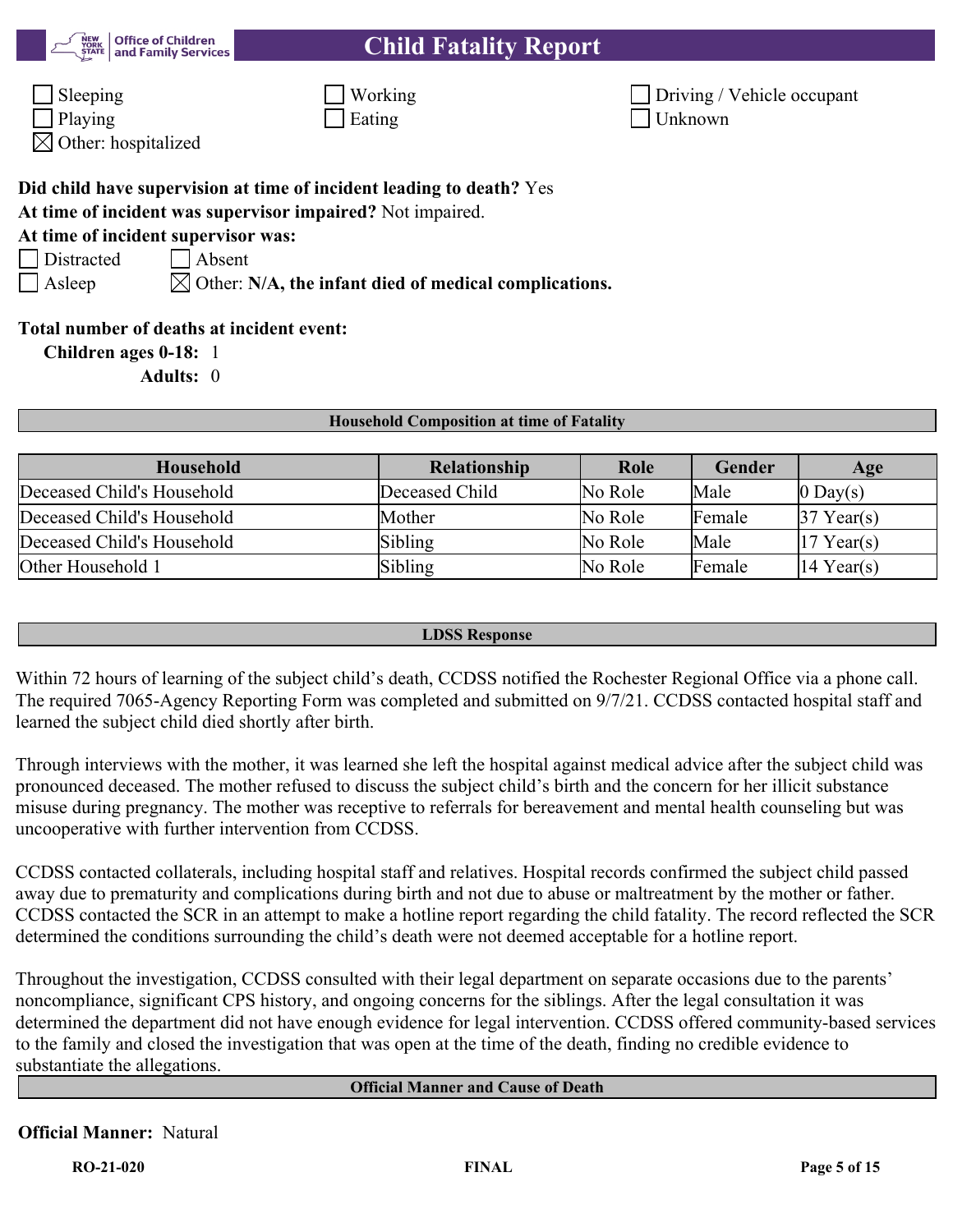

**Primary Cause of Death:** From a medical cause **Person Declaring Official Manner and Cause of Death:** Hospital physician

#### **Multidisciplinary Investigation/Review**

## **Was the fatality referred to an OCFS approved Child Fatality Review Team?**Yes

#### **CPS Fatality Casework/Investigative Activities**

|                                                                               | Yes      | No. | N/A         | <b>Unable to</b><br><b>Determine</b> |
|-------------------------------------------------------------------------------|----------|-----|-------------|--------------------------------------|
| All children observed?                                                        | $\times$ |     |             |                                      |
| When appropriate, children were interviewed?                                  | $\times$ |     |             |                                      |
| Contact with source?                                                          |          |     | $\boxtimes$ |                                      |
| All appropriate Collaterals contacted?                                        | $\times$ |     |             |                                      |
| Was a death-scene investigation performed?                                    |          |     | $\bowtie$   |                                      |
| Coordination of investigation with law enforcement?                           |          |     | $\boxtimes$ |                                      |
| Was there timely entry of progress notes and other required<br>documentation? |          |     |             |                                      |

#### **Additional information:**

This was not an SCR reported fatality. Relevant collateral sources were contacted regarding the subject child's death. Progress notes were entered contemporaneously to their event dates. The 7065-Agency Reporting Form was not received until more than two months after the subject child's death.

#### **Fatality Safety Assessment Activities**

|                                                                                                                                                 | Yes      | N <sub>0</sub> | N/A         | <b>Unable to</b><br><b>Determine</b> |
|-------------------------------------------------------------------------------------------------------------------------------------------------|----------|----------------|-------------|--------------------------------------|
| Were there any surviving siblings or other children in the household?                                                                           | $\times$ |                |             |                                      |
| Was there an adequate assessment of impending or immediate danger to surviving siblings/other children in the<br>household named in the report: |          |                |             |                                      |
| <b>Within 24 hours?</b>                                                                                                                         |          |                | $\times$    |                                      |
| At 7 days?                                                                                                                                      |          |                | $\boxtimes$ |                                      |
| At 30 days?                                                                                                                                     |          |                | $\boxtimes$ |                                      |
| Was there an approved Initial Safety Assessment for all surviving<br>siblings/ other children in the household within 24 hours?                 |          |                | $\boxtimes$ |                                      |
| Are there any safety issues that need to be referred back to the local<br>district?                                                             |          | $\times$       |             |                                      |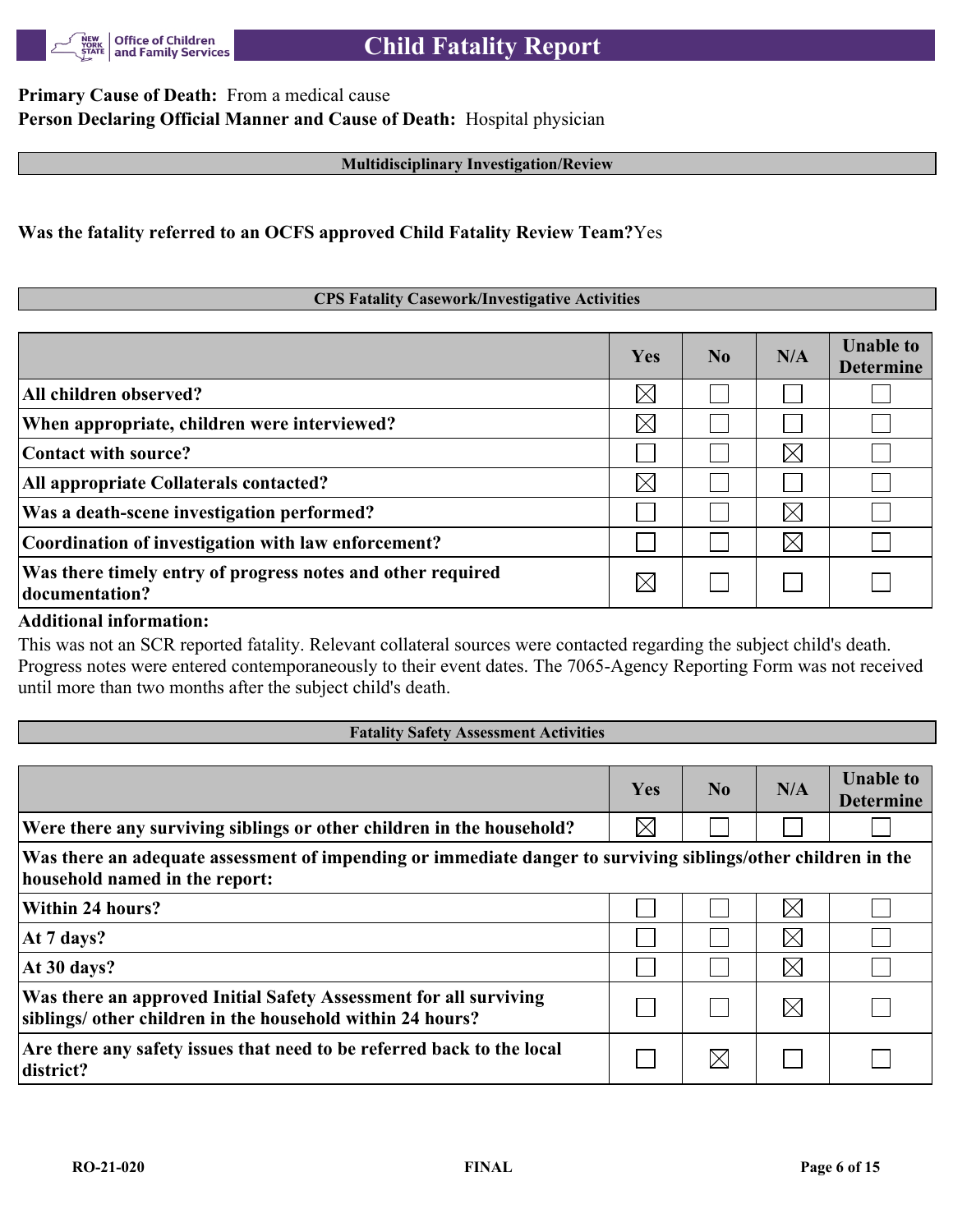

| When safety factors were present that placed the surviving siblings/other<br>children in the household in impending or immediate danger of serious<br>harm, were the safety interventions, including parent/caretaker actions<br>adequate? |  | $\boxtimes$ |  |
|--------------------------------------------------------------------------------------------------------------------------------------------------------------------------------------------------------------------------------------------|--|-------------|--|
| - -                                                                                                                                                                                                                                        |  |             |  |

#### **Explain:**

An Initial Safety Assessment was not required due to the fact that the death was not an SCR reported fatality.

#### **Fatality Risk Assessment / Risk Assessment Profile**

|                                                                                                                                                             | Yes         | No | N/A | <b>Unable to</b><br><b>Determine</b> |
|-------------------------------------------------------------------------------------------------------------------------------------------------------------|-------------|----|-----|--------------------------------------|
| Was the risk assessment/RAP adequate in this case?                                                                                                          | $\boxtimes$ |    |     |                                      |
| During the course of the investigation, was sufficient information<br>gathered to assess risk to all surviving siblings/other children in the<br>household? |             |    |     |                                      |
| Was there an adequate assessment of the family's need for services?                                                                                         |             |    |     |                                      |
| Did the protective factors in this case require the LDSS to file a petition<br>in Family Court at any time during or after the investigation?               |             | IX |     |                                      |
| Were appropriate/needed services offered in this case                                                                                                       |             |    |     |                                      |

#### **Explain:**

CCDSS gathered information to assess risk to the surviving siblings. CCDSS provided referrals for community based services to the family.

#### **Placement Activities in Response to the Fatality Investigation**

|                                                                                                                                                                                                       | Yes | $\bf No$ | N/A | <b>Unable to</b><br><b>Determine</b> |
|-------------------------------------------------------------------------------------------------------------------------------------------------------------------------------------------------------|-----|----------|-----|--------------------------------------|
| Did the safety factors in the case show the need for the surviving<br>siblings/other children in the household be removed or placed in foster<br>care at any time during this fatality investigation? |     | $\times$ |     |                                      |
| Were there surviving children in the household that were removed either<br>as a result of this fatality report / investigation or for reasons unrelated<br>to this fatality?                          |     |          |     |                                      |
| <b>Explain as necessary:</b><br>There was no removal of the siblings.                                                                                                                                 |     |          |     |                                      |

#### **Legal Activity Related to the Fatality**

**Was there legal activity as a result of the fatality investigation?** There was no legal activity.

#### **Services Provided to the Family in Response to the Fatality**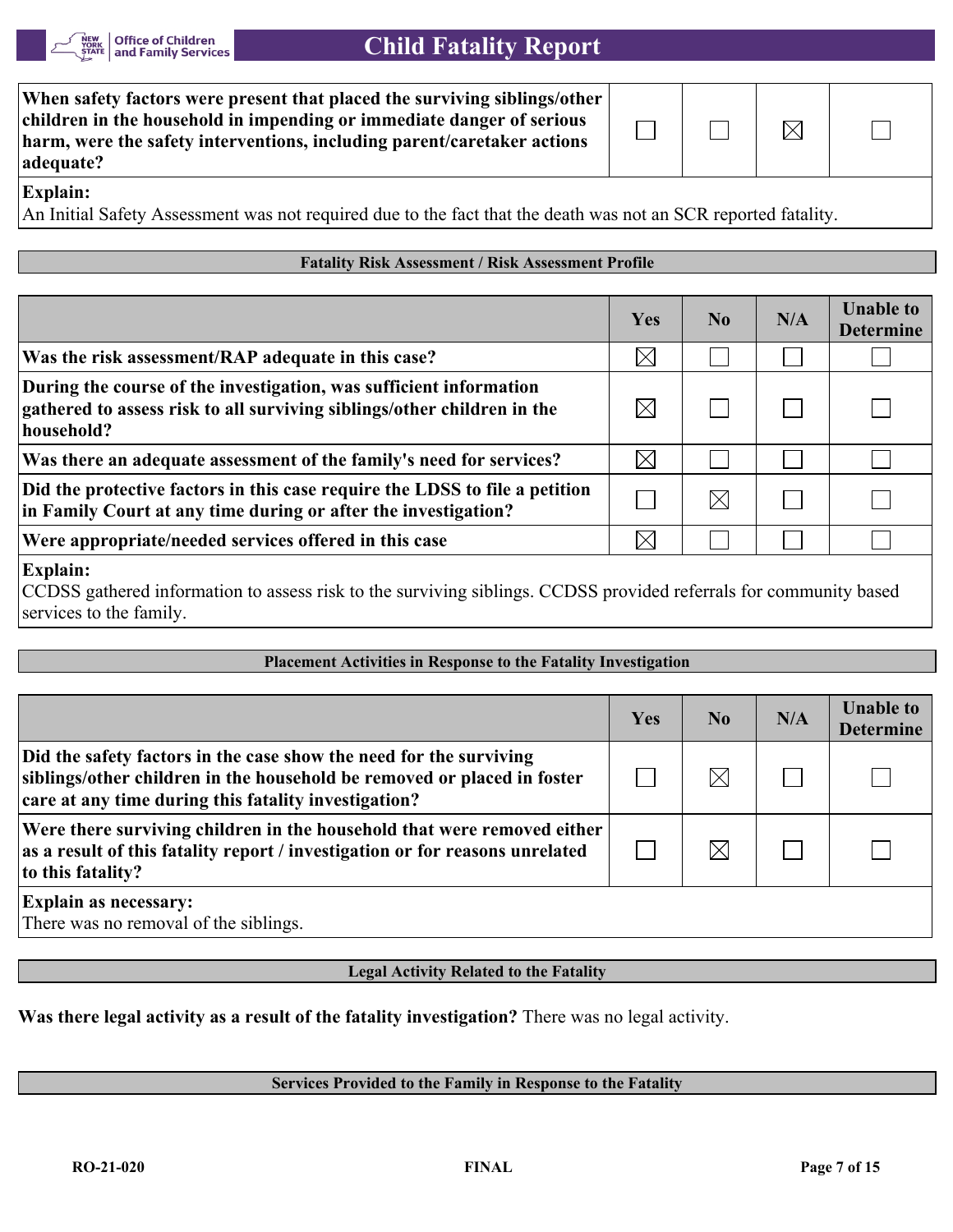

| <b>Services</b>                      | <b>Provided</b><br><b>After</b><br><b>Death</b> | Offered,<br>but<br><b>Refused</b> | Offered,<br><b>Unknown</b><br>if Used | <b>Not</b><br><b>Offered</b> | <b>Needed</b><br>but<br>Unavailable | N/A         | <b>CDR</b><br><b>Lead to</b><br><b>Referral</b> |
|--------------------------------------|-------------------------------------------------|-----------------------------------|---------------------------------------|------------------------------|-------------------------------------|-------------|-------------------------------------------------|
| <b>Bereavement counseling</b>        |                                                 |                                   | $\times$                              |                              |                                     |             |                                                 |
| <b>Economic support</b>              |                                                 |                                   |                                       |                              |                                     | $\boxtimes$ |                                                 |
| <b>Funeral arrangements</b>          |                                                 |                                   |                                       | $\boxtimes$                  |                                     |             |                                                 |
| <b>Housing assistance</b>            |                                                 |                                   |                                       |                              |                                     | $\boxtimes$ |                                                 |
| <b>Mental health services</b>        |                                                 |                                   | $\times$                              |                              |                                     |             |                                                 |
| <b>Foster care</b>                   |                                                 |                                   |                                       |                              |                                     | $\boxtimes$ |                                                 |
| <b>Health care</b>                   |                                                 |                                   |                                       |                              |                                     | $\boxtimes$ |                                                 |
| <b>Legal services</b>                |                                                 |                                   |                                       |                              |                                     | $\boxtimes$ |                                                 |
| <b>Family planning</b>               |                                                 |                                   |                                       |                              |                                     | $\boxtimes$ |                                                 |
| <b>Homemaking Services</b>           |                                                 |                                   |                                       |                              |                                     | $\boxtimes$ |                                                 |
| <b>Parenting Skills</b>              |                                                 |                                   |                                       |                              |                                     | $\boxtimes$ |                                                 |
| <b>Domestic Violence Services</b>    |                                                 |                                   |                                       |                              |                                     | $\boxtimes$ |                                                 |
| <b>Early Intervention</b>            |                                                 |                                   |                                       |                              |                                     | $\boxtimes$ |                                                 |
| <b>Alcohol/Substance abuse</b>       |                                                 | $\boxtimes$                       |                                       |                              |                                     |             |                                                 |
| <b>Child Care</b>                    |                                                 |                                   |                                       |                              |                                     | $\boxtimes$ |                                                 |
| Intensive case management            |                                                 |                                   |                                       |                              |                                     | $\boxtimes$ |                                                 |
| Family or others as safety resources |                                                 |                                   |                                       |                              |                                     | $\boxtimes$ |                                                 |
| Other                                |                                                 |                                   |                                       |                              |                                     | $\boxtimes$ |                                                 |

#### **Additional information, if necessary:**

CCDSS offered community-based services related to grief and mental health counseling to the mother, but it was unknown if the mother utilized services. CCDSS requested the mother complete a substance abuse evaluation and also requested the mother complete an oral drug screen but the mother refused.

# **Were services provided to siblings or other children in the household to address any immediate needs and support their well-being in response to the fatality?** Yes

**Explain:**

Services related to bereavement and mental health counseling were provided to the family but it was unknown if the resources were utilized.

# **Were services provided to parent(s) and other care givers to address any immediate needs related to the fatality?** Yes

#### **Explain:**

Services related to bereavement and mental health counseling were provided to the family but it was unknown if the resources were utilized.

# **History Prior to the Fatality**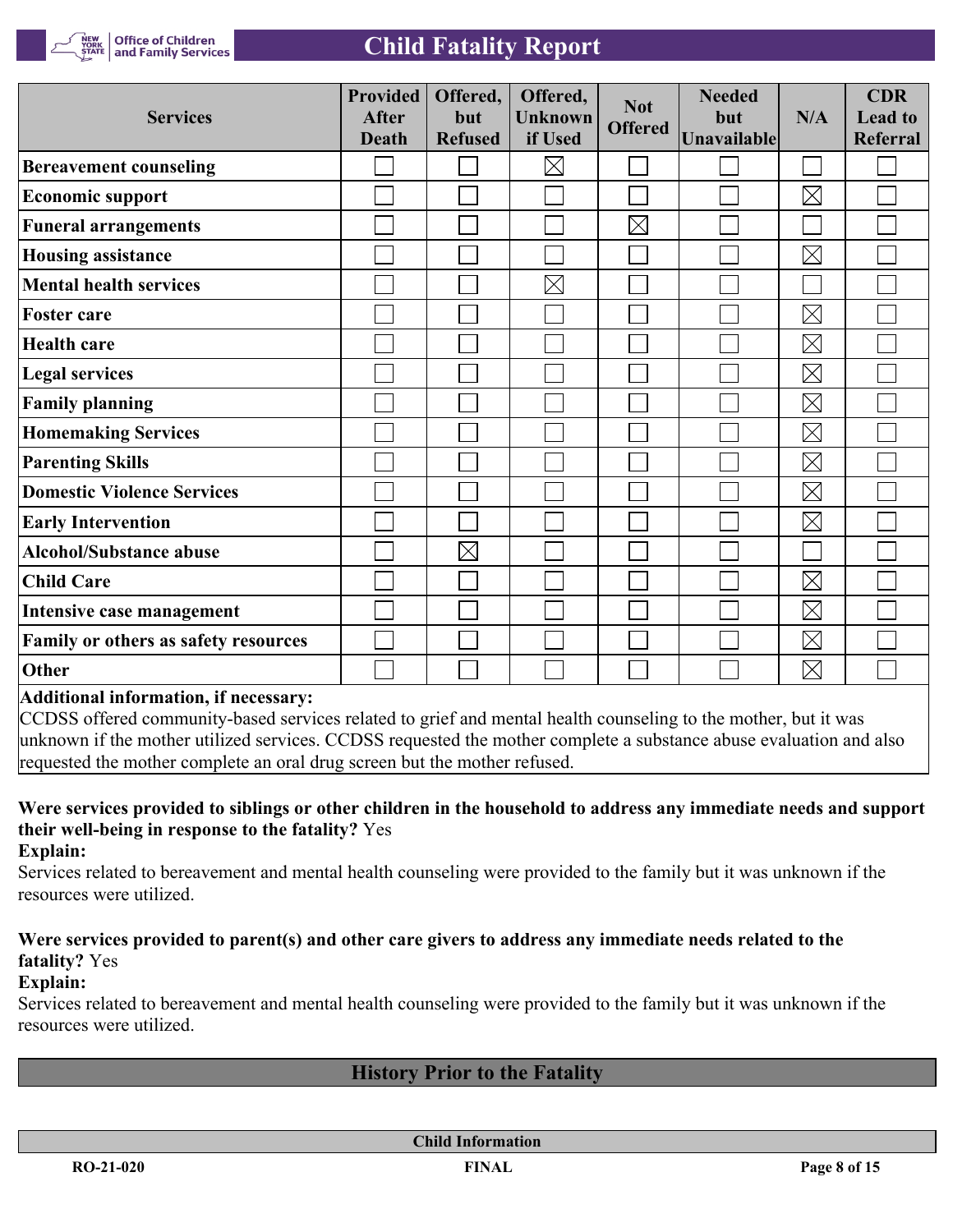

| Did the child have a history of alleged child abuse/maltreatment?                    | No   |
|--------------------------------------------------------------------------------------|------|
| Was the child ever placed outside of the home prior to the death?                    | No   |
| Were there any siblings ever placed outside of the home prior to this child's death? | No   |
| Was the child acutely ill during the two weeks before death?                         | Yes. |

#### **Infants Under One Year Old**

#### **During pregnancy, mother:**

- Had medical complications / infections Had heavy alcohol use
- Misused over-the-counter or prescription drugs Smoked tobacco
- $\Box$  Experienced domestic violence  $\Box$
- Was not noted in the case record to have any of the issues listed

## **Infant was born:**

- Drug exposed With fetal alcohol effects or syndrome
- With neither of the issues listed noted in case record

# **CPS - Investigative History Three Years Prior to the Fatality**

| Date of<br><b>SCR</b><br><b>Report</b> | <b>Alleged</b><br>Victim(s) | <b>Alleged</b><br>Perpetrator(s)                                      | Allegation(s)                             | <b>Allegation</b><br><b>Outcome</b> | Compliance <br><b>Issue(s)</b> |
|----------------------------------------|-----------------------------|-----------------------------------------------------------------------|-------------------------------------------|-------------------------------------|--------------------------------|
| 04/23/2021                             |                             | $\sqrt{15}$ Sibling, Male, 17 Mother, Female, 37 Years                | Inadequate Food /<br>Clothing / Shelter   | Unsubstantiated                     | No                             |
|                                        |                             | Sibling, Male, 17 Mother, Female, 37 Years                            | Inadequate Guardianship                   | Unsubstantiated                     |                                |
|                                        | Years                       | Sibling, Male, 17 Other Adult - Father of Siblings,<br>Male, 43 Years | Inadequate Food /<br>Clothing / Shelter   | Unsubstantiated                     |                                |
|                                        | Years                       | Sibling, Male, 17 Other Adult - Father of Siblings,<br>Male, 43 Years | Inadequate Guardianship   Unsubstantiated |                                     |                                |

#### **Report Summary:**

CCDSS received a report from the SCR on 4/23/21 alleging the father of the 17-year-old sibling failed to make a plan for his care while the father was incarcerated. The 17-year-old sibling was homeless, sleeping in the park. The 17-year-old did not have suitable housing and, at times, no access to food. During the investigation, the subject child was born prematurely and died on the same date.

**Report Determination:** Unfounded **Date of Determination:** 09/24/2021

#### **Basis for Determination:**

CCDSS determined there was no credible evidence to substantiate the allegations. CCDSS determined the 17-year-old sibling was residing with his mother and was not homeless. His needs were being met during and prior to the investigation. CCDSS determined there was no evidence that the death of the subject child was the result of abuse or neglect.

#### **OCFS Review Results:**

Though the 7-day safety assessment was not completed in CONNECTIONS until 10 days after receipt of the SCR report, CCDSS documented assessment of the siblings' safety in the progress notes. CCDSS exhausted efforts to locate the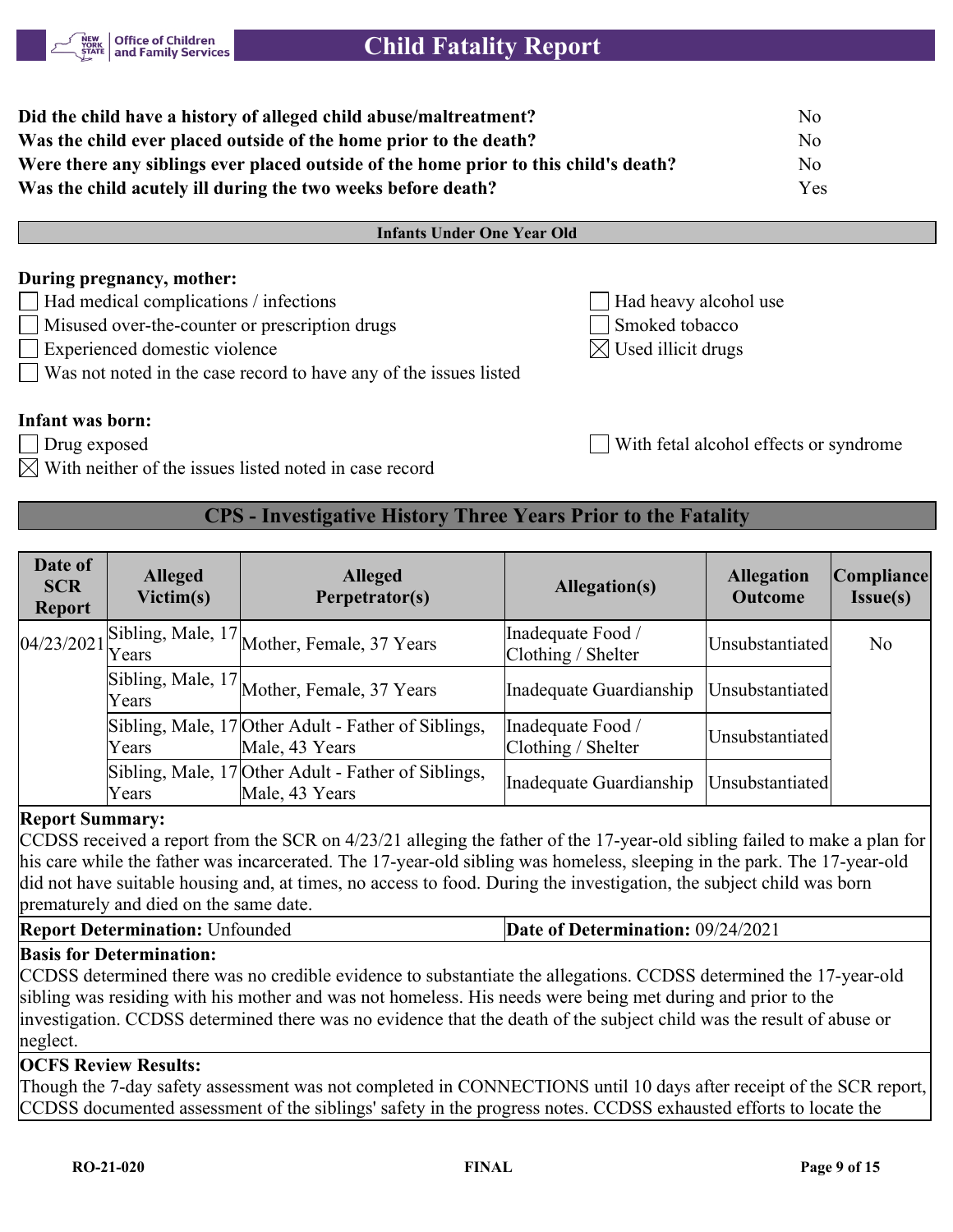

parents and consulted their legal department. Once the parents were located, CCDSS provided them with NOEs. After a thorough investigation, CCDSS determined the subject child's death was not the result of abuse or maltreatment.

**Are there Required Actions related to the compliance issue(s)?**  $\Box$  Yes  $\Box$  No

| Date of<br><b>SCR</b><br><b>Report</b> | <b>Alleged</b><br>Victim(s)  | <b>Alleged</b><br>Perpetrator(s) | <b>Allegation(s)</b>                          | <b>Allegation</b><br>Outcome | Compliance<br>Issue(s) |
|----------------------------------------|------------------------------|----------------------------------|-----------------------------------------------|------------------------------|------------------------|
| 12/29/2020                             | Sibling, Male, 17<br>Years   | Grandparent, Male, 45<br>Years   | Childs Drug / Alcohol Use                     | Unsubstantiated              | Yes                    |
|                                        | Sibling, Male, 17<br>Years   | Grandparent, Male, 45<br>Years   | Inadequate Food / Clothing /<br>Shelter       | Unsubstantiated              |                        |
|                                        | Sibling, Male, 17<br>Years   | Grandparent, Male, 45<br>Years   | Inadequate Guardianship                       | Unsubstantiated              |                        |
|                                        | Sibling, Male, 17<br>Years   | Grandparent, Male, 45<br>Years   | Parents Drug / Alcohol Misuse Unsubstantiated |                              |                        |
|                                        | Sibling, Female, 13<br>Years | Grandparent, Male, 45<br>Years   | Childs Drug / Alcohol Use                     | Unsubstantiated              |                        |
|                                        | Sibling, Female, 13<br>Years | Grandparent, Male, 45<br>Years   | Inadequate Food / Clothing /<br>Shelter       | Unsubstantiated              |                        |
|                                        | Sibling, Female, 13<br>Years | Grandparent, Male, 45<br>Years   | Inadequate Guardianship                       | Unsubstantiated              |                        |
|                                        | Sibling, Female, 13<br>Years | Grandparent, Male, 45<br>Years   | Parents Drug / Alcohol Misuse Unsubstantiated |                              |                        |
|                                        | Sibling, Female, 13<br>Years | Mother, Female, 36<br>Years      | Childs Drug / Alcohol Use                     | Unsubstantiated              |                        |
|                                        | Sibling, Female, 13<br>Years | Mother, Female, 36<br>Years      | Educational Neglect                           | Substantiated                |                        |
|                                        | Sibling, Female, 13<br>Years | Mother, Female, 36<br>Years      | Inadequate Food / Clothing /<br>Shelter       | Unsubstantiated              |                        |
|                                        | Sibling, Female, 13<br>Years | Mother, Female, 36<br>Years      | Inadequate Guardianship                       | Unsubstantiated              |                        |
|                                        | Sibling, Female, 13<br>Years | Mother, Female, 36<br>Years      | Parents Drug / Alcohol Misuse Unsubstantiated |                              |                        |
|                                        | Sibling, Male, 17<br>Years   | Mother, Female, 36<br>Years      | Childs Drug / Alcohol Use                     | Substantiated                |                        |
|                                        | Sibling, Male, 17<br>Years   | Mother, Female, 36<br>Years      | Inadequate Food / Clothing /<br>Shelter       | Unsubstantiated              |                        |
|                                        | Sibling, Male, 17<br>Years   | Mother, Female, 36<br>Years      | Inadequate Guardianship                       | Unsubstantiated              |                        |
|                                        | Sibling, Male, 17<br>Years   | Mother, Female, 36<br>Years      | Parents Drug / Alcohol Misuse Unsubstantiated |                              |                        |

**Report Summary:**

CCDSS received a report from the SCR alleging the mother and grandfather used illicit substances to the point of impairment while caring for the 13 and 17 year old siblings. The adults provided the 17-year-old with marijuana and allowed him to use it in the home. A subsequent report was received the same day alleging the mother's partner was a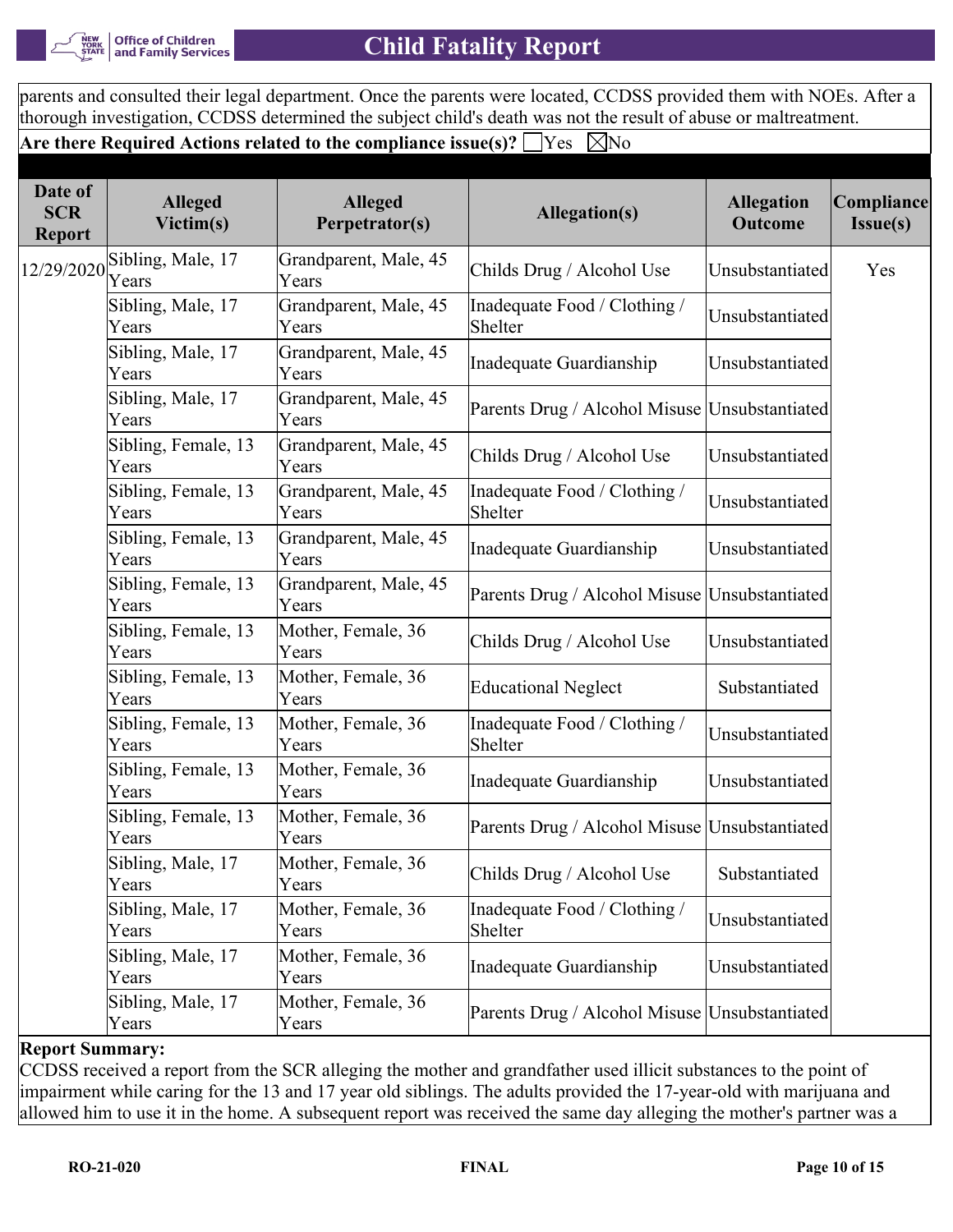

convicted sex offender and the mother allowed him into the home. The mother allowed the 17yo to engage in sexual activity with his 15yo girlfriend in the home.

**Report Determination:** Indicated **Date of Determination:** 04/13/2021

# **Basis for Determination:**

CCDSS determined the 13-year-old was an educationally neglected child as she missed 51 days of school and was failing as a result. CCDSS also determined there was credible evidence that the 17-year-old sibling was using marijuana and the mother was aware. CCDSS found no evidence that the mother was using illicit substances or impaired while caring for the siblings. The investigation determination screen in CONNECTIONS did not address whether the mother's partner was a sex offender or whether he had access to the siblings. The investigation conclusion screen also did not address whether the 17yo sibling engaged in a sexual relationship with his 15yo girlfriend in the home.

# **OCFS Review Results:**

CCDSS notified appropriate household members of the existence of a report. CCDSS completed the 7-day safety assessment inaccurately as they chose a safety factor stating the children's whereabouts were unknown, but then chose a safety decision 2 rather than safety decision 5. The case record states an "email was sent to legal asking for a conference" but does not reflect whether a conference was had as the investigation was closed the following day. There were concerns for the mother's drug use as well as the 13-year-old sibling's truancy, but those concerns were not addressed further and a conversation was not had with the mother regarding the child's education.

**Are there Required Actions related to the compliance issue(s)?**  $\boxtimes$  Yes  $\Box$  No

**Issue:**

Overall Completeness and Adequacy of Investigations

# **Summary:**

CCDSS reported there were concerns with the mother's substance use and requested the mother go immediately for a urine toxicology screen, though the record does not reflect whether the mother obtained a urine drug screen nor the results. CCDSS indicated educational neglect for the sibling but there was no conversation documented with the mother or sibling about the sibling's truancy. CCDSS completed the 7-day safety assessment and determined there was a safety factor related to the siblings' whereabouts not able to be ascertained. CCDSS selected safety decision 2, which reflected safety factors existed, but did not rise to the level of immediate or impending danger of serious harm rather than selecting safety decision 5 reflecting safety factors were present and the siblings' whereabouts were unknown. CCDSS documented a request for legal consultation though the case record did not reflect whether the consultation occurred nor the outcome of the consultation.

# **Legal Reference:**

SSL 424.6 and 18 NYCRR 432.2(b)(3)

# **Action:**

CCDSS will review and adhere to regulations regarding casework practice in general. CCDSS will make collateral and familial contacts, address all potential areas of concern with all relevant parties, and adequately monitor any on-going concerns when it is necessary to remain involved.

| Date of<br><b>SCR</b><br><b>Report</b> | <b>Alleged</b><br>Victim(s)  | <b>Alleged</b><br>Perpetrator(s)                                    | Allegation(s)                                                                               | <b>Allegation</b><br><b>Outcome</b> | <b>Compliance</b><br>Issue(s) |
|----------------------------------------|------------------------------|---------------------------------------------------------------------|---------------------------------------------------------------------------------------------|-------------------------------------|-------------------------------|
|                                        |                              | $\left 04/21/2020\right $ Sibling, Female, Mother, Female, 36 Years | $\sqrt{\frac{\text{Parents Drug}}{\text{Alcohol}}}\big _{\text{Unsubstantiated}}$<br>Misuse |                                     | No                            |
|                                        | Sibling, Male,<br>$16$ Years | Mother, Female, 36 Years                                            | $\sqrt{\text{Parents Drug}} / \text{Alcohol}$ Unsubstantiated<br>Misuse                     |                                     |                               |
|                                        | 13 Years                     | Sibling, Female, Father, Male, 23 Years                             | $\sqrt{$ Parents Drug / Alcohol Unsubstantiated<br>Misuse                                   |                                     |                               |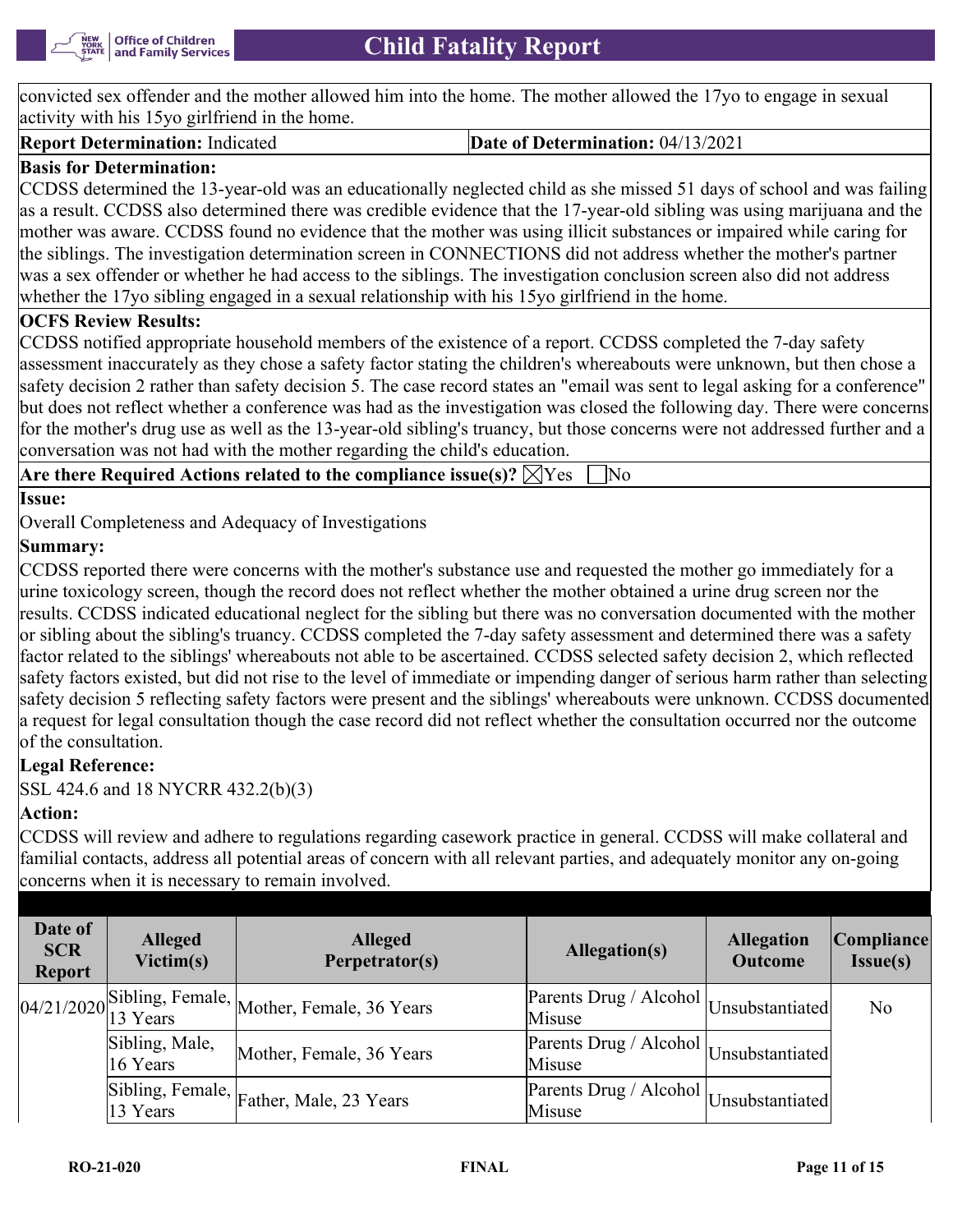

| Sibling, Male,<br>16 Years   | Father, Male, 23 Years                                                                                  | Parents Drug / Alcohol<br>Misuse        | Unsubstantiated |
|------------------------------|---------------------------------------------------------------------------------------------------------|-----------------------------------------|-----------------|
| 13 Years                     | Sibling, Female, Other Adult - Other adult living in the Parents Drug / Alcohol<br>home, Male, 23 Years | Misuse                                  | Unsubstantiated |
| Sibling, Male,<br>16 Years   | Other Adult - Other adult living in the Parents Drug / Alcohol<br>home, Male, 23 Years                  | Misuse                                  | Unsubstantiated |
| Sibling, Female,<br>13 Years | Father, Male, 23 Years                                                                                  | Inadequate Food /<br>Clothing / Shelter | Unsubstantiated |
| Sibling, Female,<br>13 Years | Father, Male, 23 Years                                                                                  | Inadequate<br>Guardianship              | Unsubstantiated |
| Sibling, Male,<br>16 Years   | Father, Male, 23 Years                                                                                  | Inadequate Food /<br>Clothing / Shelter | Unsubstantiated |
| Sibling, Male,<br>16 Years   | Father, Male, 23 Years                                                                                  | Inadequate<br>Guardianship              | Unsubstantiated |
| Sibling, Female,<br>13 Years | Mother, Female, 36 Years                                                                                | <b>Excessive Corporal</b><br>Punishment | Unsubstantiated |
| Sibling, Female,<br>13 Years | Mother, Female, 36 Years                                                                                | Lacerations / Bruises /<br>Welts        | Unsubstantiated |
| Sibling, Female,<br>13 Years | Mother, Female, 36 Years                                                                                | Inadequate Food /<br>Clothing / Shelter | Substantiated   |
| Sibling, Female,<br>13 Years | Mother, Female, 36 Years                                                                                | Inadequate<br>Guardianship              | Substantiated   |
| Sibling, Male,<br>16 Years   | Mother, Female, 36 Years                                                                                | Inadequate Food /<br>Clothing / Shelter | Substantiated   |
| Sibling, Male,<br>16 Years   | Mother, Female, 36 Years                                                                                | Inadequate<br>Guardianship              | Substantiated   |
| 13 Years                     | Sibling, Female, Other Adult - Other adult living in the Inadequate Food /<br>home, Male, 23 Years      | Clothing / Shelter                      | Substantiated   |
| 13 Years                     | Sibling, Female, Other Adult - Other adult living in the Inadequate<br>home, Male, 23 Years             | Guardianship                            | Substantiated   |
| Sibling, Male,<br>16 Years   | Other Adult - Other adult living in the Inadequate Food /<br>home, Male, 23 Years                       | Clothing / Shelter                      | Substantiated   |
| Sibling, Male,<br>16 Years   | Other Adult - Other adult living in the Inadequate<br>home, Male, 23 Years                              | Guardianship                            | Substantiated   |

#### **Report Summary:**

CCDSS received a report from the SCR alleging the mother, father, and other adult were using illicit substances in the presence of the siblings. The substances were accessible to the siblings and the home had been raided in the past. There were additional concerns that the mother kicked the then 16-year-old sibling out of the home and did not make a plan for his care.

| <b>Report Determination: Indicated</b> | Date of Determination: $06/24/2020$ |
|----------------------------------------|-------------------------------------|
|----------------------------------------|-------------------------------------|

# **Basis for Determination:**

CCDSS determined there was credible evidence that the mother was allowing the father and another adult to reside in the home when both adults were known to law enforcement and the father had a warrant out for his arrest. The adults hid illicit substances in the siblings' bedrooms and the siblings reported fear of being in the home. Both siblings report knowledge of substance use in the home.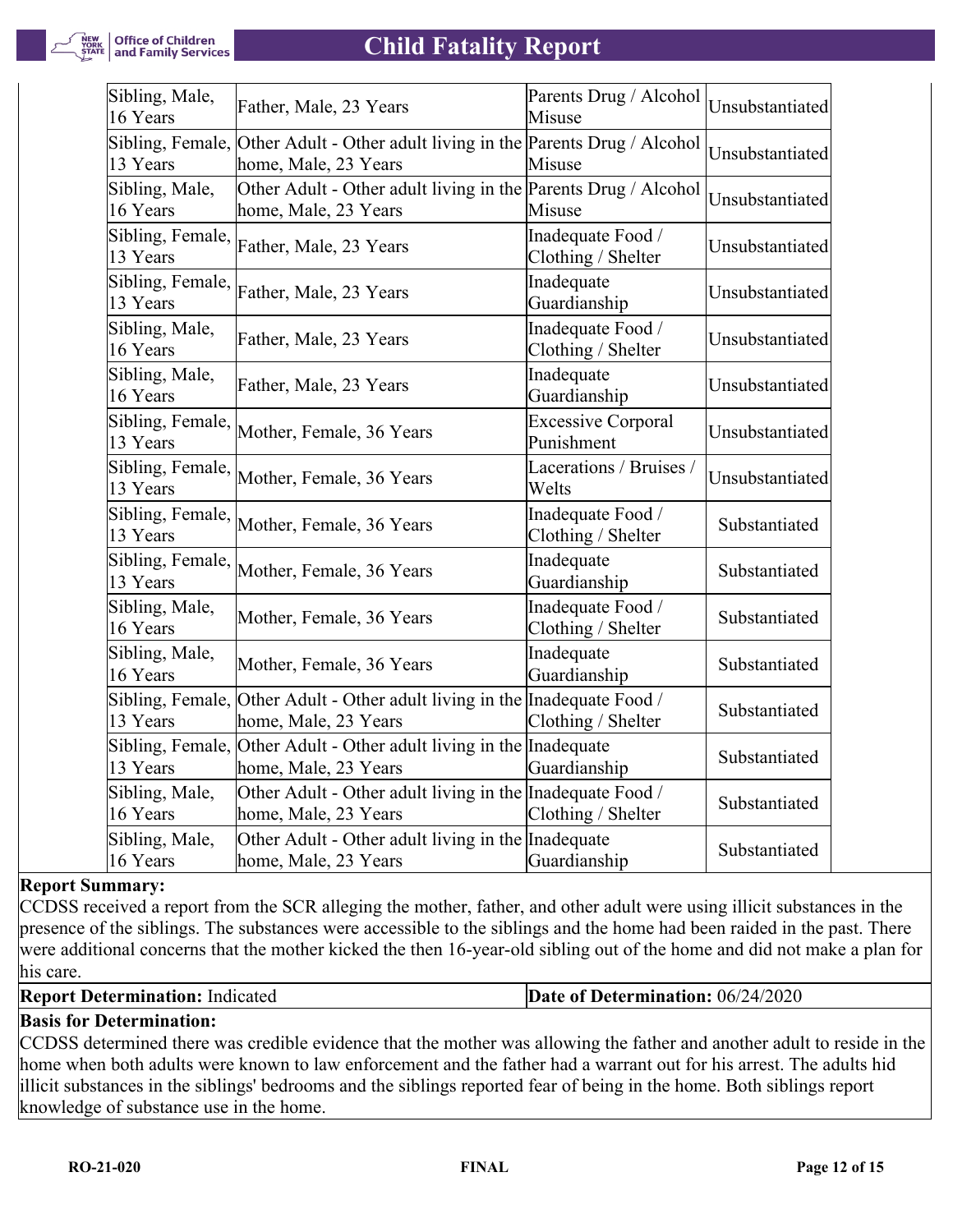

# **OCFS Review Results:**

CCDSS completed casework within the required timeframes. In addition to the concerns alleged in the initial report, CCDSS addressed new concerns that arose during the investigation.

# **Are there Required Actions related to the compliance issue(s)?**  $\Box$  Yes  $\Box$  No

| Date of<br><b>SCR</b><br><b>Report</b> | <b>Alleged</b><br>Victim(s) | <b>Alleged</b><br>Perpetrator(s)                                                  | Allegation(s)                                                      | <b>Allegation</b><br><b>Outcome</b> | Compliance<br>Issue(s) |
|----------------------------------------|-----------------------------|-----------------------------------------------------------------------------------|--------------------------------------------------------------------|-------------------------------------|------------------------|
|                                        |                             | 02/12/2020 Sibling, Female, 12 Years Mother, Female, 36 Years Educational Neglect |                                                                    | Unsubstantiated                     | Yes                    |
|                                        |                             | Sibling, Female, 12 Years Mother, Female, 36 Years Inadequate Guardianship        |                                                                    | Unsubstantiated                     |                        |
|                                        |                             | Sibling, Female, 12 Years Mother, Female, 36 Years Lack of Medical Care           |                                                                    | Unsubstantiated                     |                        |
|                                        | Sibling, Male, 16 Years     |                                                                                   | Mother, Female, 36 Years Childs Drug / Alcohol Use Unsubstantiated |                                     |                        |
|                                        | Sibling, Male, 16 Years     | Mother, Female, 36 Years Inadequate Guardianship                                  |                                                                    | Unsubstantiated                     |                        |

#### **Report Summary:**

CCDSS received a report from the SCR alleging the mother was allowing the then 16-year-old sibling to use illicit substances in the home. The mother allegedly tried to get the 12-year-old sibling to also use illicit substances. The 12 year-old sibling missed over 30 days of school and her absences negatively impacted her academic performance. The 12 year-old sibling was referred for community-based counseling, but the mother failed to get the child engaged in services.

| <b>Report Determination: Unfounded</b> | <b>Date of Determination:</b> $04/16/2020$ |
|----------------------------------------|--------------------------------------------|
|----------------------------------------|--------------------------------------------|

#### **Basis for Determination:**

CCDSS determined there was no credible evidence to substantiate the allegations. The mother was unaware the 16-yearold sibling was using illicit substances. CCDSS completed a urine toxicology on the sibling and results came back negative for all substances. The school district the 12-year-old sibling attended shut down and there was no way to track the child's progress remotely at the time the investigation was closed.

#### **OCFS Review Results:**

CCDSS completed case objectives within the required timeframes. CCDSS attempted to contact the father of the siblings; but due to COVID restrictions at the jail, contact was not made. NOEs were provided to appropriate casework contacts. Concerns regarding the 12-year-old sibling's educational neglect were not fully explored. The record did not reveal collateral contact was made with the school regarding her attendance, nor was there follow-up on prior to CCDSS closing the investigation.

# Are there Required Actions related to the compliance issue(s)?  $\boxtimes$ Yes  $\Box$ No

#### **Issue:**

Pre-Determination/Nature, Extent and Cause of Any Condition

# **Summary:**

The case was pre-determined to the assessment of the allegations. The record did not reflect that concerns regarding the 12-year-old sibling's education neglect were fully explored. The record did not reflect an effort at gathering relevant collateral information that could have potentially provided further information on the sibling's attendance and grades.

# **Legal Reference:**

18 NYCRR 432.2(b)(3)(iii)(c)

# **Action:**

CCDSS will make an adequate assessment of the nature, extent and cause of any condition which may constitute abuse or maltreatment, whether contained in the original SCR report or discovered during the open investigation.

| Date of<br><b>SCR</b><br><b>Report</b> | <b>Alleged</b><br>Victim(s) | <b>Alleged</b><br>Perpetrator(s) | <b>Allegation(s)</b> | <b>Allegation</b><br><b>Outcome</b> | <i>Compliance</i><br><b>Issue(s)</b> |
|----------------------------------------|-----------------------------|----------------------------------|----------------------|-------------------------------------|--------------------------------------|
|                                        |                             |                                  |                      |                                     |                                      |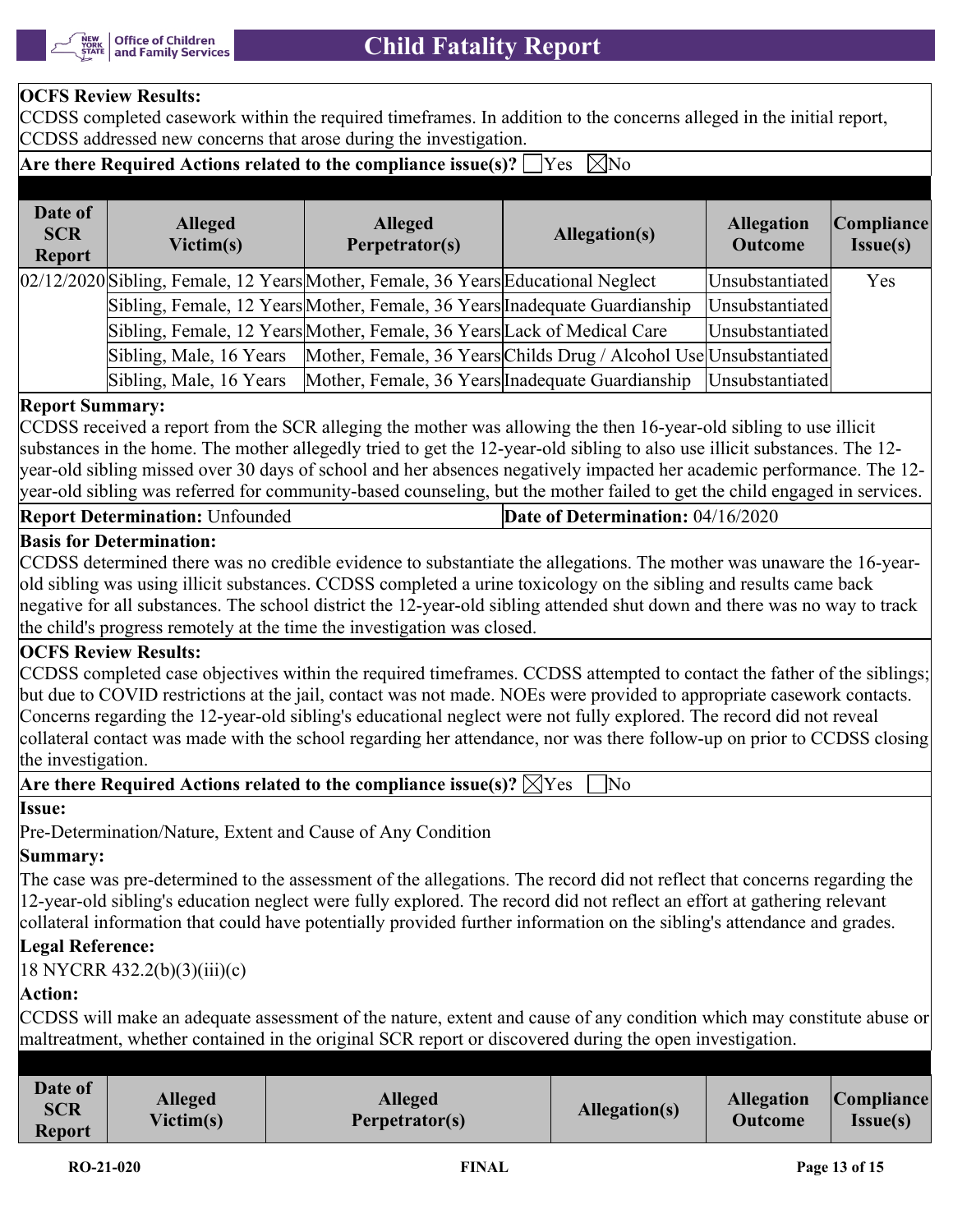

|        | $\gamma$ $\gamma$ /23/2019 Sibling, Female, 12 Mother, Female, 36 Years | <i>l</i> lnadequate<br>Guardianship | Unsubstantiated | No |
|--------|-------------------------------------------------------------------------|-------------------------------------|-----------------|----|
| 'Years | Sibling, Female, 12 Other Adult - Father of Sibling,<br>Male, 41 Years  | Inadequate<br>Guardianship          | Unsubstantiated |    |

## **Report Summary:**

CCDSS received a report from the SCR alleging the then 12-year-old sibling was being physically abused by the mother and the sibling's father. The child was allegedly exposed to drug use and sales in the home.

## **Basis for Determination:**

CCDSS determined there was no credible evidence to substantiate the allegations. CCDSS found no evidence of illicit substance use or sales in the home. There was no evidence to support the allegation that the father was using excessive discipline on the then 12-year-old sibling.

## **OCFS Review Results:**

CCDSS completed case objectives within the required timeframes. CCDSS spoke with the father of the siblings via phone, but he refused to cooperate with CCDSS. CCDSS made multiple attempts to engage the father but were unsuccessful. All appropriate persons were notified of the SCR report.

# **Are there Required Actions related to the compliance issue(s)?**  $\Box$  Yes  $\Box$  No

| Date of<br><b>SCR</b><br><b>Report</b> | <b>Alleged</b><br>Victim(s)        | <b>Alleged</b><br>Perpetrator(s) | Allegation(s)              | <b>Allegation</b><br><b>Outcome</b> | <i>Compliance</i><br>Issue(s) |
|----------------------------------------|------------------------------------|----------------------------------|----------------------------|-------------------------------------|-------------------------------|
|                                        | 03/25/2019 Sibling, Male, 16 Years | Mother, Female, 35 Years         | <b>Educational Neglect</b> | Substantiated                       | Yes                           |
|                                        | Sibling, Female, 12 Years          | Mother, Female, 35 Years         | <b>Educational Neglect</b> | Substantiated                       |                               |
|                                        | Sibling, Male, 17 Years            | Mother, Female, 35 Years         | <b>Educational Neglect</b> | Substantiated                       |                               |

#### **Report Summary:**

CCDSS received a report from the SCR alleging the then 11-year-old child had missed 20 days of school and was failing her classes as a result.

#### **Report Determination:** Indicated **Date of Determination:** 08/16/2019

# **Basis for Determination:**

CCDSS determined there was credible evidence to support the allegations. The three siblings missed a significant amount of school and were failing as a result. The mother did not take steps to ensure the siblings attended school regularly and failed to follow through with services and referrals provided to her.

## **OCFS Review Results:**

The 7-day safety assessment was not completed until 7/31/19, more than four months after receipt of the report. The NOEs were not provided until more than four months after receipt of the report. There was no casework documented between 4/1/19 and 7/3/19 despite concerns all three siblings were failing school as a result of their ongoing truancy.

Are there Required Actions related to the compliance issue(s)?  $\boxtimes$  Yes  $\Box$  No

# **Issue:**

Timely/Adequate Seven Day Assessment

# **Summary:**

The 7-day safety assessment was not completed until more than four months after receipt of the SCR report.

# **Legal Reference:**

SSL 424(3);18 NYCRR432.2(b)(3)(ii)(c)

# **Action:**

Within seven days of receiving a report, CCDSS will conduct a preliminary assessment of safety to determine whether the child named in the report and any other children in the household may be in immediate danger of serious harm.